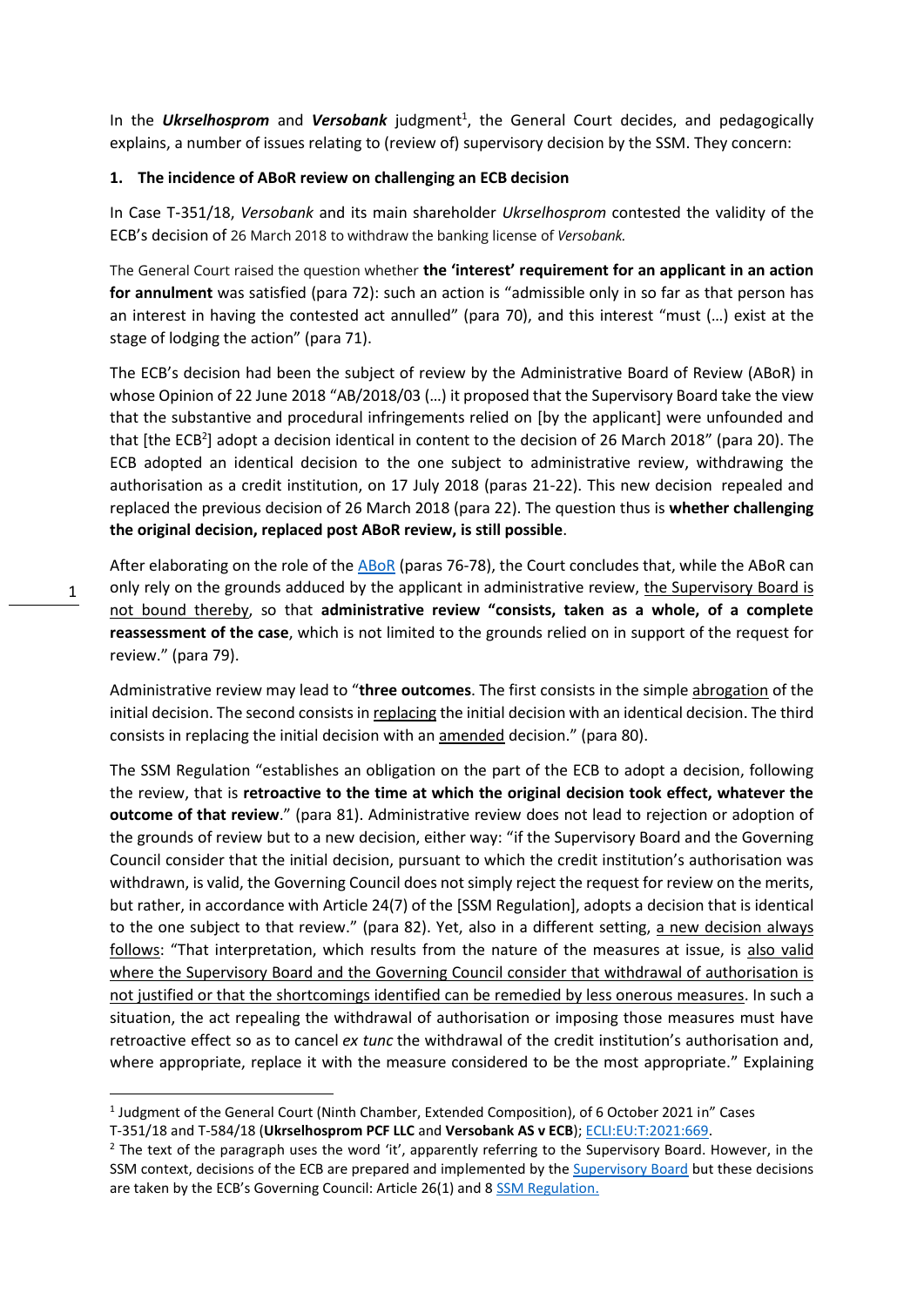why this is so, the Court adds: "In the absence of such retroactive effect, the review decision could only have effect if a new authorisation was granted in accordance with the procedure laid down in Article 14 of the [SSM Regulation]." (para 83).

Since "the replacement of the initial decision by an identical or amended decision at the end of the review procedure results in the definitive disappearance of the original decision from the legal order" (para 85), the original decision no longer exists: "(…) by virtue of the decision of 17 July 2018, the ECB, in accordance with the legal framework governing the administrative review procedure (see paragraphs 76 to 81 above), replaced the decision of 26 March 2018 with retroactive effect to the time at which the latter took effect and did not, as the applicants appear to maintain, merely abrogate that decision for the future." (para 88). The "disappearance of the subject matter of the proceedings" (para 89), implying that "[a]n act which is withdrawn and replaced disappears completely and with *ex tunc* effect from the legal order of the European Union and therefore a judgment annulling a withdrawn act would not entail any additional legal consequences by comparison with that withdrawal" (para 90), leads to the conclusion of 'no interest': "in the event of withdrawal of the contested act, the applicant retains no interest in obtaining its annulment and the action against it becomes devoid of purpose, with the result that there is no longer any need to adjudicate" (para 91). "That conclusion is even more evident where, as in the present case, the contested act has been replaced, with retroactive effect, by an identical act, which would not be affected by the potential annulment of the first act." (para 92). Thus: no interest, no case (para 95).

- 2 The Court sums it up as follows: "in a legal context which organises an administrative review giving rise to the adoption of acts intended to replace, with retroactive effect, the acts which were the subject of that review, **the interests of the affected parties are fully protected by the possibility of seeking annulment of the act adopted following the review in question and compensation for any damage caused by the adoption of that [***act after administrative***] review**." (para 94). **<sup>3</sup>**
	- **2. Shareholders have no standing to contest the withdrawal of a banking licence** (paras 33-34; 100; 231; 286; 311; 341)

## *[summary to follow]*

3. **Division of powers between ECB and NCAs when withdrawing a license for infringement of AML/CFT rules** (paras 114-144; notably para 131; 137; 139)

*[summary to follow]*

4. **ECB license withdrawal after an NCA had issued a FOLTF declaration** (paras 157-160; 168-169; 181)

## *[summary to follow]*

## **5. ECB competence to assess matters relating to AML/CFT**

The applicants' claim that the ECB is not competent to withdraw a banking license on the grounds of AML/CTF concerns is methodically contradicted by the Court. Pursuant to [Article 67 CRD](https://www.eba.europa.eu/regulation-and-policy/single-rulebook/interactive-single-rulebook/101118)<sup>4</sup>, withdrawal

<sup>&</sup>lt;sup>3</sup> The italicised words have been inserted as the French text makes clear that it is the post-ABoR decision that is meant, not the review: *"grâce à la possibilité de demander l'annulation de l'acte adopté à l'issue du réexamen en question ainsi que la réparation de tout préjudice occasionné par l'adoption de celui-ci".*

<sup>&</sup>lt;sup>4</sup> "1. This Article shall apply at least in any of the following circumstances: (...) (o) an institution is found liable for a serious breach of the national provisions adopted pursuant to Directive 2005/60/EC"; "2. Member States shall ensure that in the cases referred to in paragraph 1, the administrative penalties and other administrative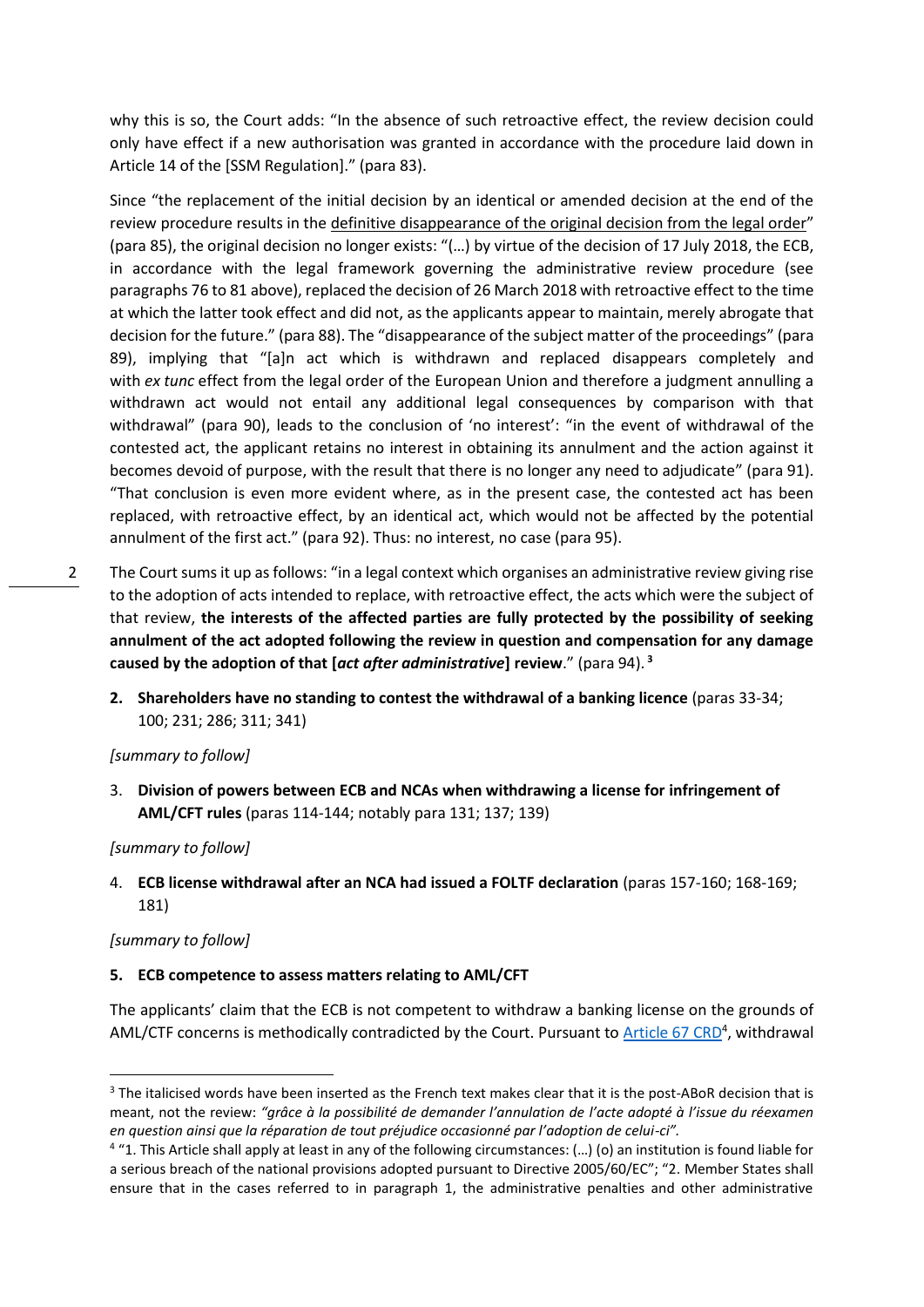of the authorisation is possible for non-compliance with provisions implementing the Second AML Directive, now replaced by the Fourth AML Directive, as amended by the Fifth AML Directive<sup>5</sup>. The Court notes that revocation of the authorisation is possible, under [Article 18 \(e\) and \(f\) CRD,](https://www.eba.europa.eu/regulation-and-policy/single-rulebook/interactive-single-rulebook/100856) in cases provided for by national law or when one of the breaches of Article 67 has been committed. In the case of *Versobank* the circumstances identified in items (d), (e) and (o) of [Article 68 CRD](https://www.eba.europa.eu/regulation-and-policy/single-rulebook/interactive-single-rulebook/101118) had been found to apply: concerning failings in governance arrangements, irregularities in reporting own funds to the supervisor and a serious breach of national AML/CTF provisions (paras 185-189). The Court therefore rejects the argument that the ECB "lacks [the] competence to withdraw an authorisation on grounds of AML/CFT infringements" (para 190).

The Court goes on to reject the applicants' argument that the division of competences within the SSM (between the NCAs and the ECB) and the proportionality principle require exhaustion of lesser remedies before a banking license is withdrawn on AML/CTF grounds (paras 191 *ff.*). Recalling the powers on these matters in the applicable legislation, the Court concludes: "It was therefore without disregarding the division of powers between the NCAs of the participating Member States and the ECB under the SSM that, in the present case, the facts constituting breaches of the AML/CFT legislation were established by the FSA, whereas the legal assessment of whether those facts justified withdrawal of authorisation and the assessment of proportionality were reserved for the ECB" (para 197).

# **6. ECB power in respect of self-liquidation or sale instead of license revocation** (paras 200-204)

## *[summary to follow]*

#### 3 **7. The principle of proportionality** (paras 306-344)

# *[summary to follow]*

**8. Essential procedural requirements: RTHB, rights of defence, the duty to state reasons** (paras 367-389)

The Court did not address the alleged irregularities in the ABoR proceedings that, according to the applicant vitiated the post-ABoR review decision of 17 July 2018 (para 391) and which can be summarized as follows:

(para 392) the ECB's pre-ABoR decision had indicated that *Versobank* was entitled to request review whereas the ABoR held that the shareholders, the applicants in the review case, were so entitled (para 19); (para 393) the ECB had not granted the shareholders access to the file, thereby hindering its arguments in the review proceedings;

(para 394) the right to be heard (RTBH) granted by the ABoR was limited because of the very short period between access to the file and the making of additional observations in the ABoR proceedings;

(para 395) the ECB had not given the ABoR full access to the withdrawal decision; the ABoR could only take cognizance of the redacted version which it found on the website of the Estonian NCA;

(para 396) the ECB [meant must be: the ABoR] did not allow the former directors or the liquidators of *Versobank* in the review proceedings;

(para 397) the ECB did not adequately reason its post-ABoR decision as it did not include the reasons for rejecting the request for review.

measures that can be applied include at least the following: (c) in the case of an institution, withdrawal of the authorisation of the institution in accordance with Article 18;"

<sup>5</sup> Directive (EU) 2015/849 of 20 May 2015 on the prevention of the use of the financial system for the purposes of money laundering or terrorist financing, OJ L 141 5.6.2015, p. 73; consolidated versio[n here.](https://eur-lex.europa.eu/legal-content/EN/TXT/?uri=CELEX%3A02015L0849-20210630)